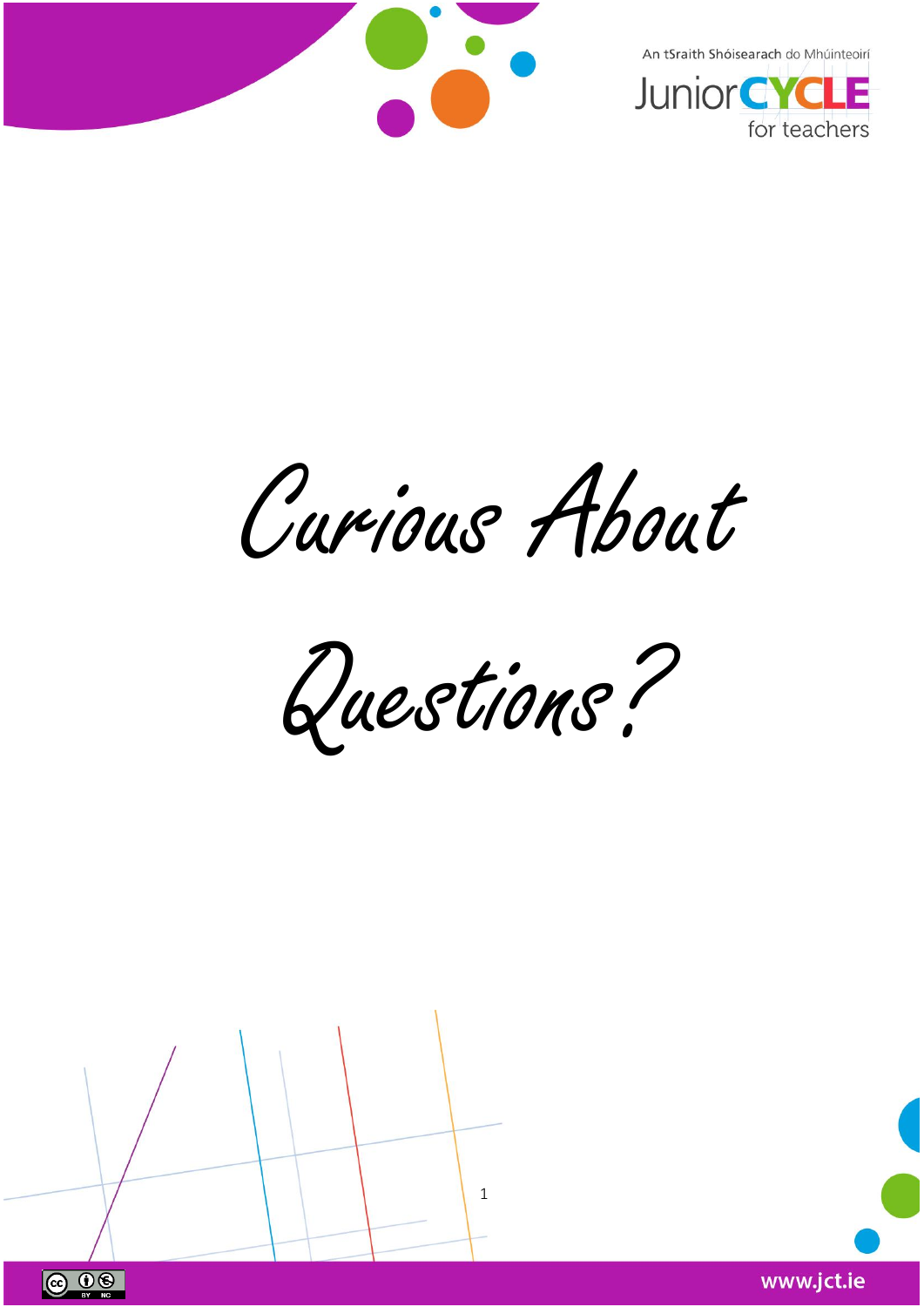



This booklet accompanies our webinar "Curious About Questions?". During the webinar, we will invite you to answer the prompts and questions in the textboxes.

#### **Read the extracts below:**

*"…all answers, right or wrong, can be used to develop understanding…thoughtful improvement rather than getting it right first time." (Black, Harrison, Lee, Marshall & Wiliam, 2002, p. 7)*

*Through questioning, teachers learn "more about the pre-knowledge of their pupils, and about any gaps and misconceptions in that knowledge, so that their next moves could address the learners' real needs." (Black et al., 2002, p. 6)*

Why do we use questioning in the MFL classroom?

Think about different ways of questioning in your classroom.

#### **Read the extracts below:**

"...for most teachers it is careful planning of a range of possible questions that makes succcessful classroom dialogue." (Jones & Wiliam, 2008, p. 9)

"In a classroom culture that values and rewards participation, rather than penalising mistakes, students will feel encouraged to 'have a go', thus signalling to the teacher their current level of understanding, providing more reliable feedback to the teacher and an additional opportunity for authentic language use." (Jones & Wiliam, 2008, p. 4)

2

How might we create a classroom culture where questoning is central?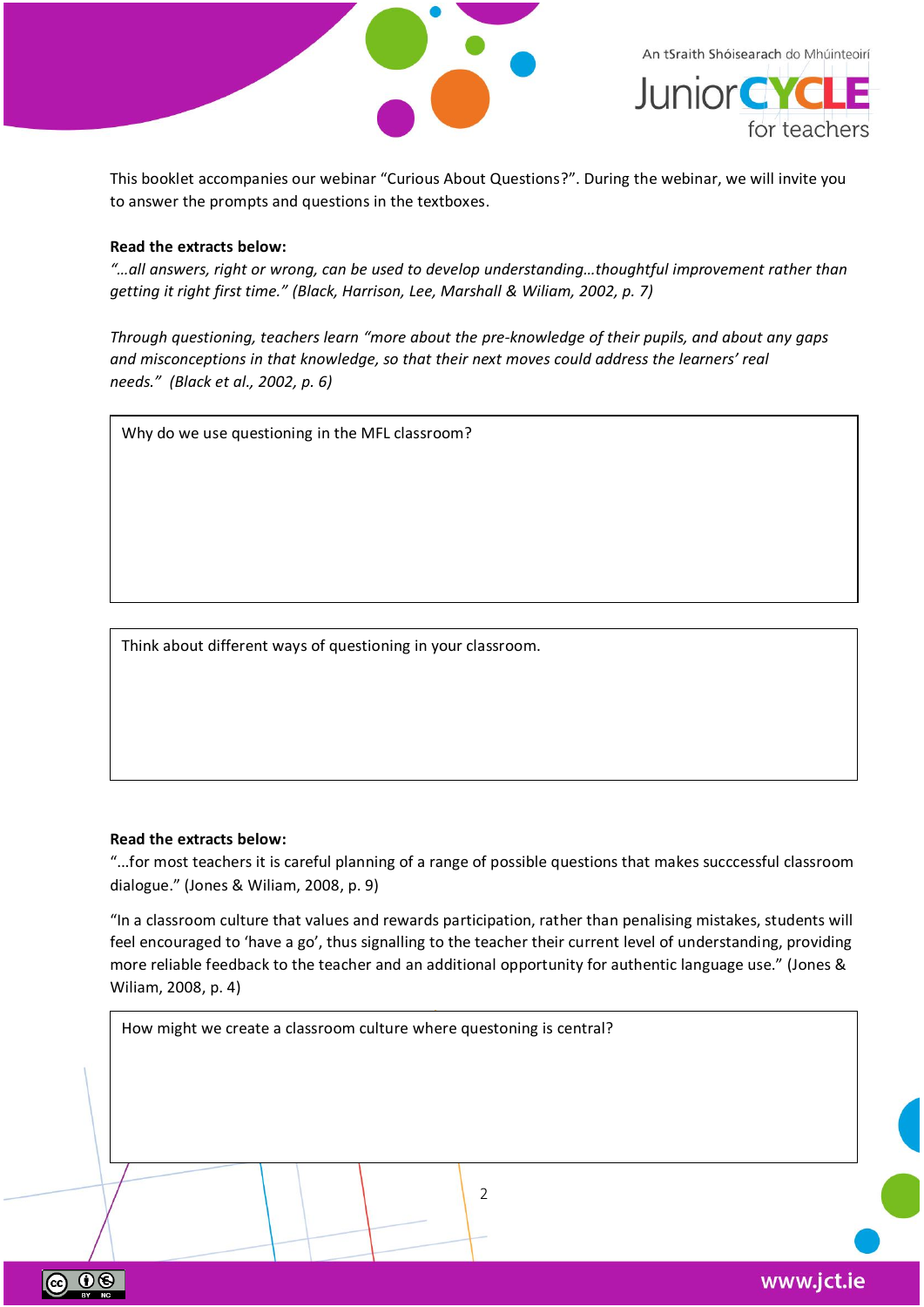



#### 1) GERMAN

https://www.hueber.de/media/36/msn-aktuell-T03-2012-Weltvegantag.pdf

#### Der Weltvegantag

Was haben Bill Clinton, Prince und Natalie Portman gemeinsam? Sie sind Veganer: Sie essen kein Fleisch, keinen Fisch, keine Eier, trinken keine Milch. Viele gehen noch weiter: Sie kaufen auch keine Kleidung, Schuhe oder Taschen aus Leder. Veganer wollen also keine Produkte von oder aus Tieren<sup>1</sup>.

- 5 1994 ist die Vegan Society 50 Jahre alt geworden. Seit diesem Geburtstag ist jedes Jahr am 1. November der Weltvegantag. An diesem Datum geht es um die Information über den Veganismus: Was bedeutet Veganismus und warum ist er gut? Es gibt dazu Aktionen. Aber jeder kann auch allein mitmachen: Zum Beispiel anderen über Veganismus erzählen oder Freunde zu einem veganen Essen einladen.
- 10 Was denken Sie? Wie viele Menschen in Deutschland, Österreich und der Schweiz sind Veganer? Man weiß es nicht genau, kann also nur schätzen: In Deutschland circa 300.000, in der Schweiz circa 20.000 bis 25.000 und in Österreich rund 24.000. Es werden aber mehr, denn Veganismus  $ist$ <sub>"in"</sub>.

Warum leben Menschen vegan? Hier erklären sie es selbst:



Katharina. 34. Ärztin "Ich habe Respekt vor dem Leben von Menschen und dem Leben von Tieren. Wir

- 20 dürfen keinem Tier das Leben nehmen. Es ist ganz einfach! Alle Menschen werden Veganer. Dann sind alle glücklich - Tiere und
- 25 Menschen. Veganismus kann 40 nicht alle." auch gegen den Hunger auf der Welt helfen: Wenn alle vegan leben, dann reicht das pflanzliche Essen<sup>2</sup> für alle!"



 $Fllon$ 43. Lehrerin "Zu viel Fleisch kann krank machen - zum Beispiel das Herz<sup>3</sup>! Seit ich kein Fleisch 35 mehr esse, habe ich sechs Kilo Gewicht verloren<sup>4</sup>. Nicht schlecht, oder? Auch ohne Fleisch kann man wunderbar kochen, leider wissen das



**Max** 25. Student "Meine Eltern sind Veganer, ich bin Veganer. Ich habe 45 noch nie Fleisch gegessen. Das ist kein Problem! Aber die Welt hat bald ein Problem: Für Fleisch verbraucht<sup>5</sup> der Mensch zu viel Land<sup>6</sup>, Energie und Wasser."

3

<sup>1</sup> das Tier, -e: z. B. ein Hund

 $\overline{2}$ pflanzliches Essen: Essen aus Pflanzen, also ohne Produkte von Tieren, z. B. Reis, Kartoffeln, Salat, Obst etc.

das Herz, -en: Ohne das Herz kann ein Mensch nicht leben. Auch: V R

<sup>4</sup> Gewicht verlieren: hier: Wer weniger isst, verliert Gewicht, nimmt also ab.

<sup>5</sup> verbrauchen: Alle in meiner Familie duschen oft und lang. Wir verbrauchen viel Wasser.

das Land (Sg.): hier: Platz, Raum. Mein Bruder hat Land gekauft, circa 10.000 Quadratmeter.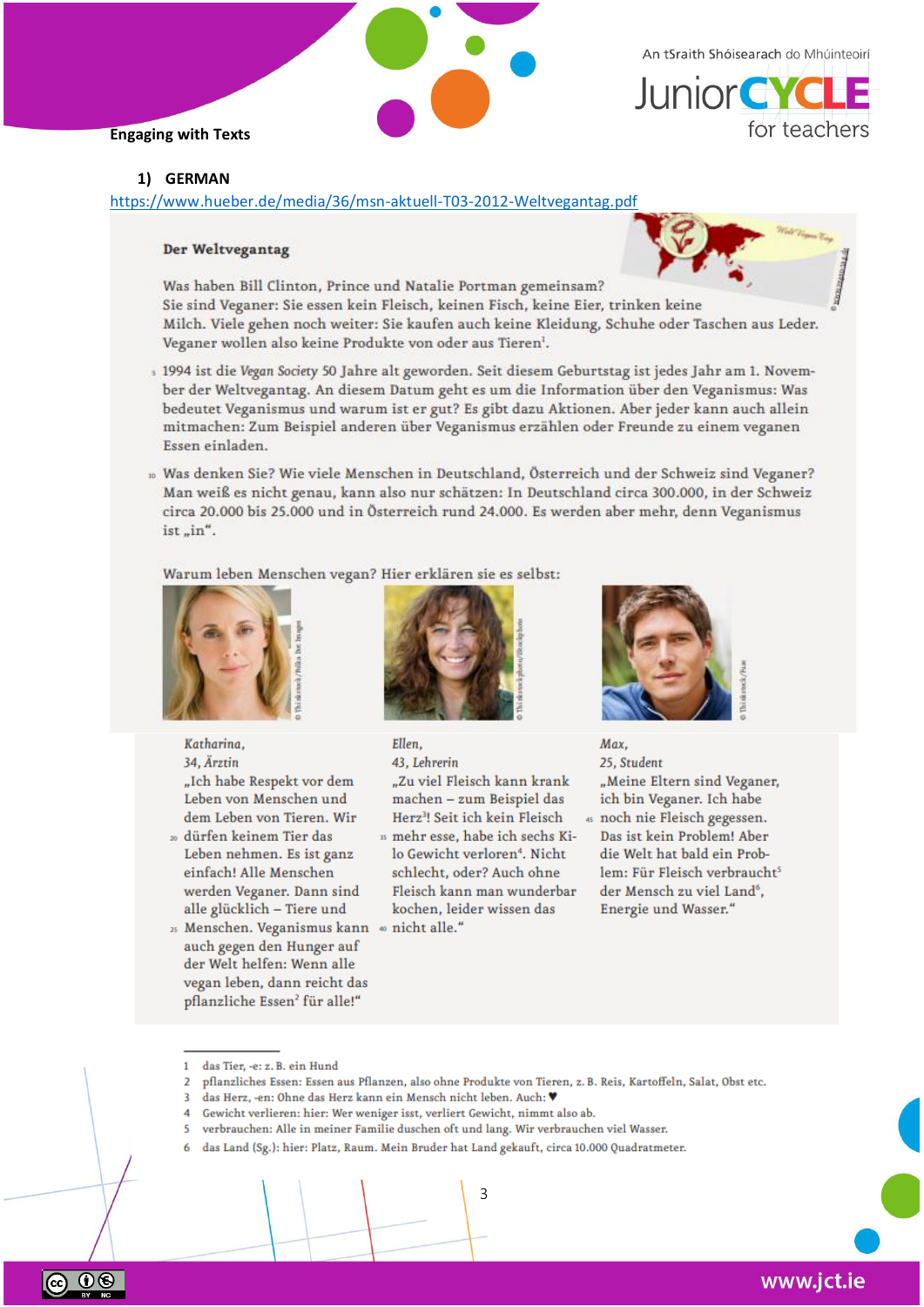



| <del>Käse</del> | Apfel√ | Fischsuppe Milch - | Obst        | Schokolade |              | Kuchen    |  |
|-----------------|--------|--------------------|-------------|------------|--------------|-----------|--|
| <b>Butter</b>   |        | Fleisch            | Orangensaft | Eis        | Schinkenbrot | Kartoffel |  |

2 Lesen Sie den Text bis Zeile 13 und kreuzen Sie an: richtig oder falsch? richtig falsch a Viele Veganer kaufen keine Schuhe aus Leder. b Die Vegan Society gibt es seit 1994. c Nur am 1. November dürfen Veganer Fleisch essen. d Am Weltvegantag sollen alle etwas über Veganismus lernen.

e In Österreich leben mehr Veganer als in Deutschland.

f Es gibt immer weniger Veganer.

3 Warum sind Katharina, Ellen und Max Veganer? Lesen Sie den Text weiter und ordnen Sie die Fotos zu.

Katharina O









 $\bigcirc$ 

 $\circ$ 

Gesundheit

ெ 0

Tierrechte

Ökologie

How could questioning, as a tool, scaffold learning for this text?  $\overline{4}$ 

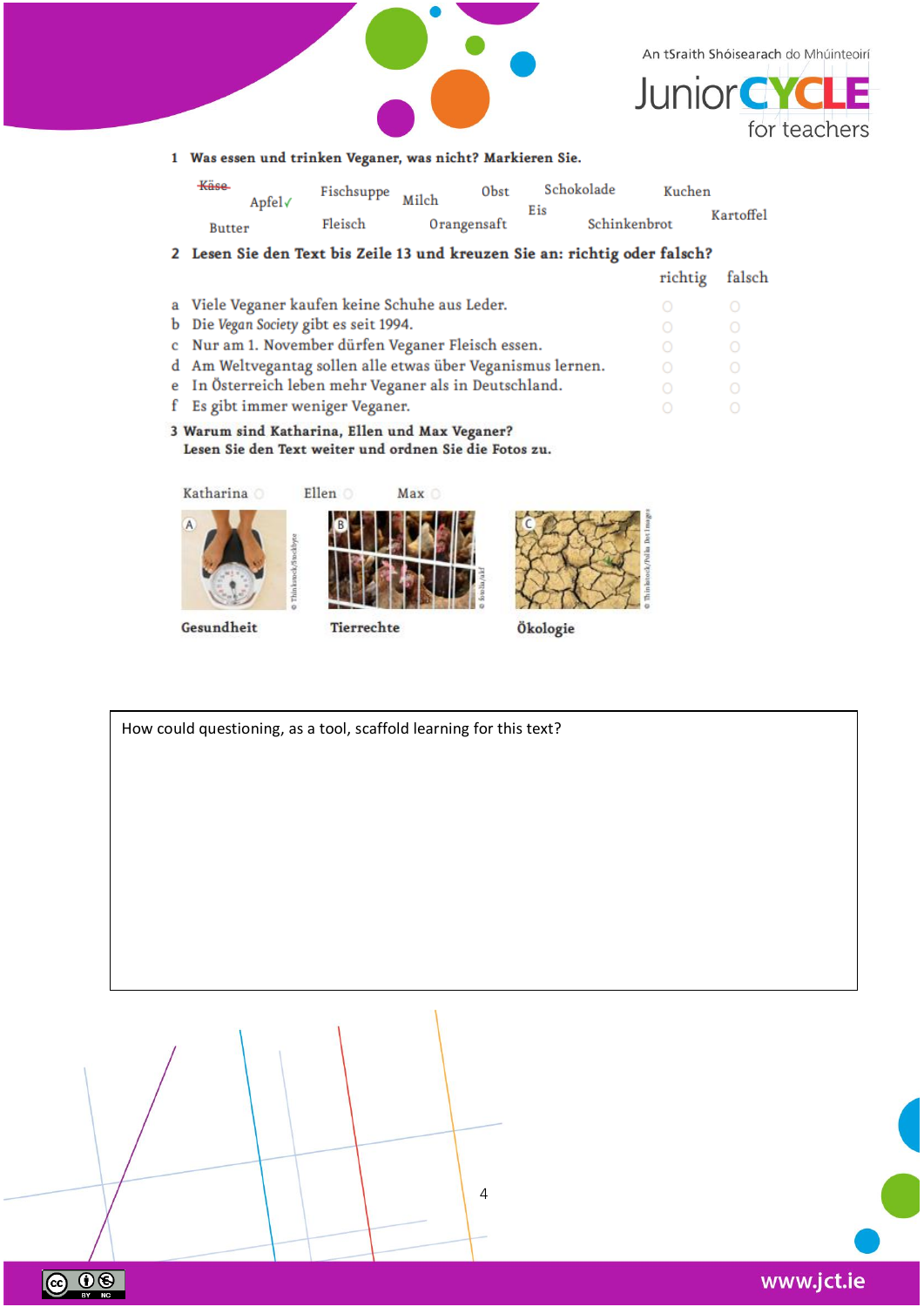



# **2) FRENCH**

<https://www.bonjourdefrance.com/exercices/contenu/les-arts-et-les-spectacles.html>

Mes Loisirs artistiques…

Sylvie fait de la musique. Elle est musicienne. Elle joue de la guitare et du piano. Elle adore aller aux concerts de musique classique et à l'opéra. Elle admire l'œuvre d'Hector Berlioz, compositeur et chef d'orchestre français.



Nicolas fait de la peinture et il dessine très bien. Il va voir des expositions de peinture et il visite souvent des musées. Il aime regarder des tableaux de grands peintres. Son peintre préféré est Paul Gauguin.



Julie et Thomas aiment la littérature. Ils lisent beaucoup. Ils adorent la littérature française. Ils vont souvent à la bibliothèque pour emprunter des livres. Leur écrivain préféré est Jean-Marie Le Clézio.



ெ 0

Je ne pratique pas de sport. J'ai surtout des loisirs artistiques. Je suis fan de films d'aventures. J'aime être au calme et lire un bon livre. Ma passion est l'architecture ! J'adore visiter des châteaux, des cathédrales et des monuments.

Explore the types of questions suggested on this website "Bonjour de France". What other types of questions might you ask based on this text?

5

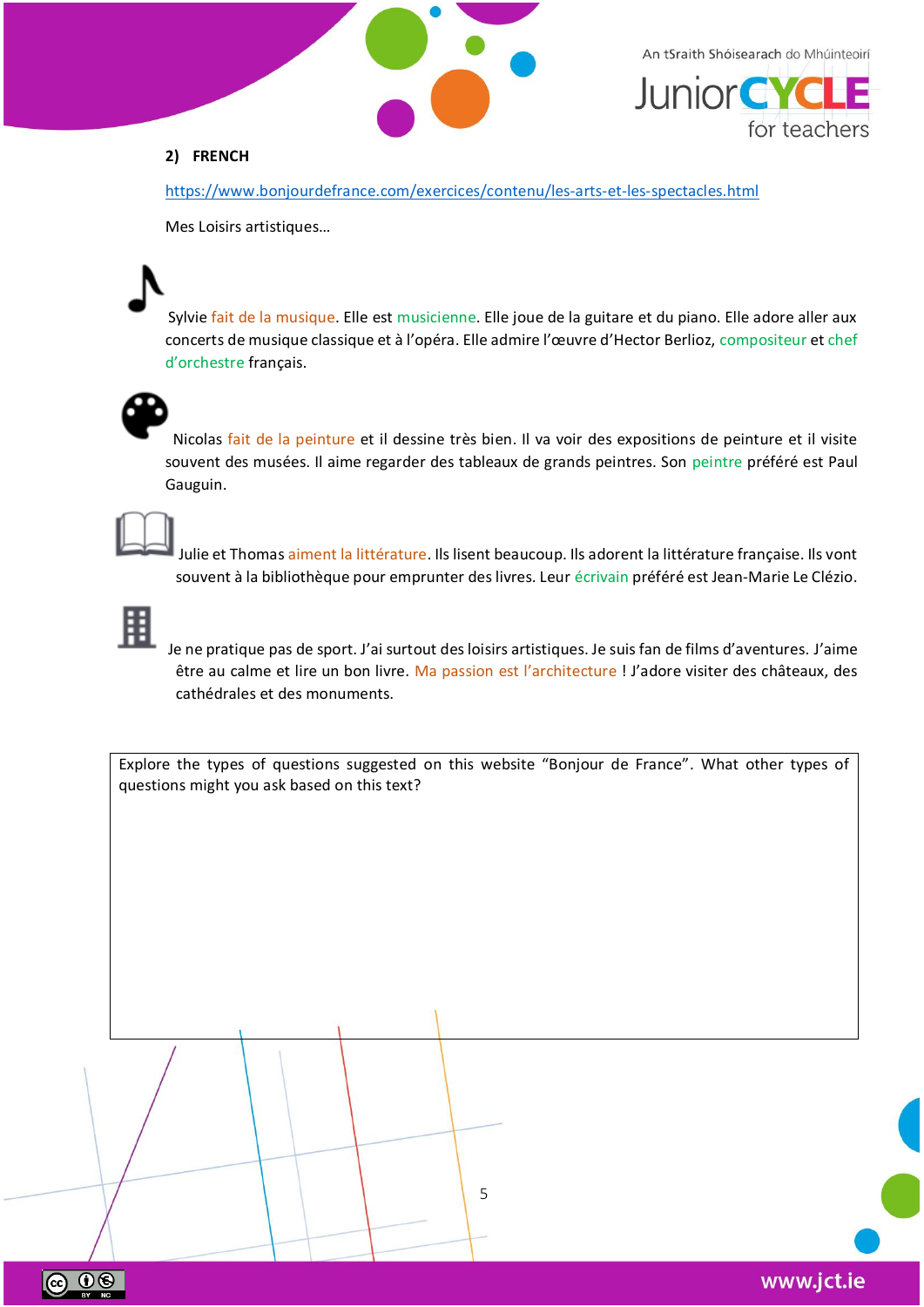



## **3) SPANISH**

Las Tareas de Casa:<http://rimavera.blogspot.com/2011/05/las-tareas-de-casa.html>

# *Ejercicio 1: Antes de ver el vídeo.*

Trabaja con tu compañero. Relaciona las imágenes con las frases correctas.



www.jct.ie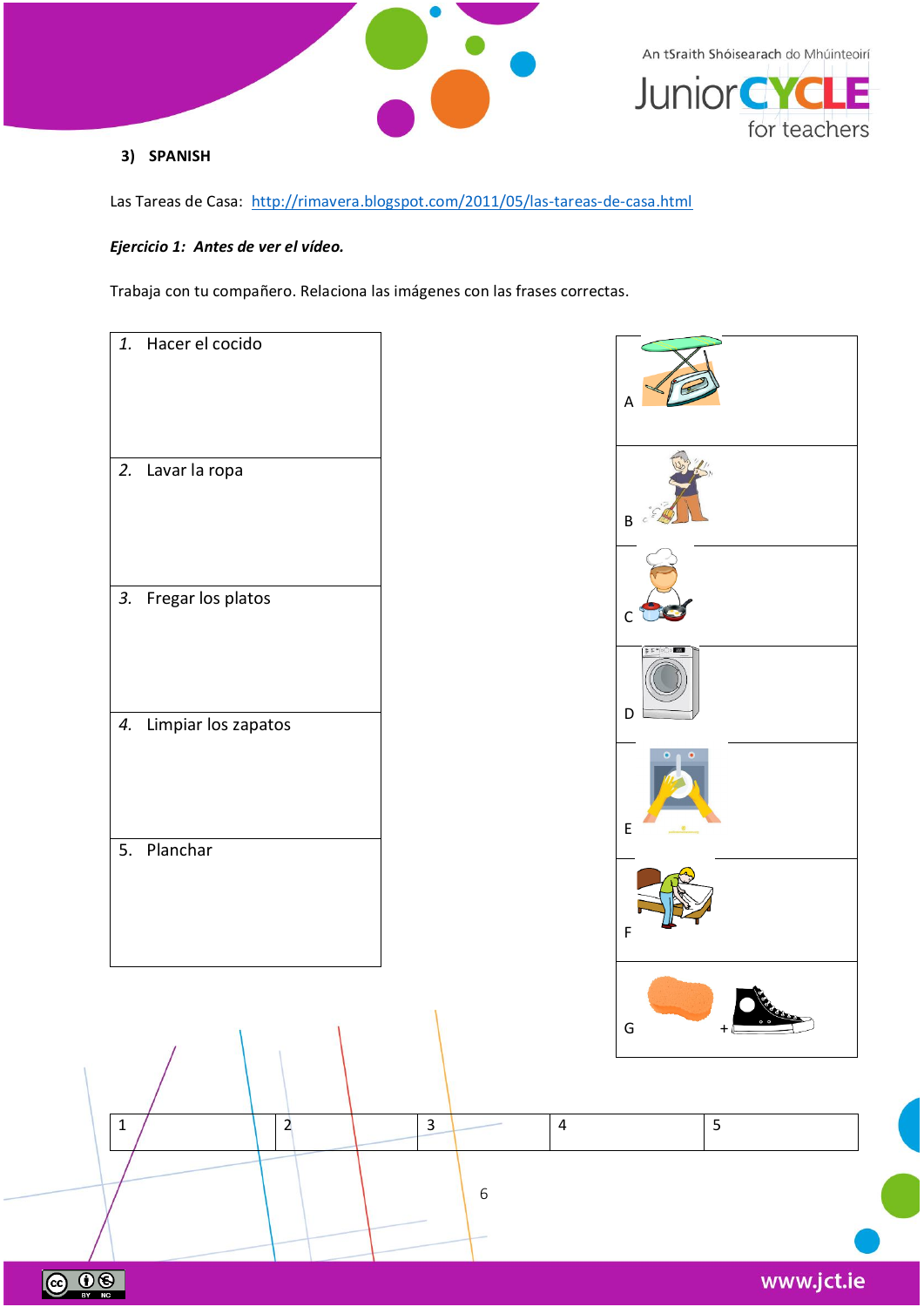



*Responde a las preguntas.* 

1. La madre hace la cama. **verdad/falso** – justifica tu respuesta: \_\_\_\_\_\_\_\_\_\_\_\_\_\_\_\_\_\_\_\_\_\_\_\_\_\_\_\_\_\_\_\_\_\_\_\_\_\_\_\_\_\_\_\_\_\_\_\_\_\_\_\_

\_\_\_\_\_\_\_\_\_\_\_\_\_\_\_\_\_\_\_\_\_\_\_\_\_\_\_\_\_\_\_\_\_\_\_\_\_\_\_\_\_\_\_\_\_\_\_\_\_\_\_\_\_\_\_\_\_\_\_\_\_\_\_\_\_\_\_\_\_\_\_\_\_\_\_\_\_\_\_\_\_\_\_

- 2. ¿Quién compra el pan?
- 3. El padre no ayuda en casa. **verdad/falso** – justifica tu respuesta: \_\_\_\_\_\_\_\_\_\_\_\_\_\_\_\_\_\_\_\_\_\_\_\_\_\_\_\_\_\_\_\_\_\_\_\_\_\_\_\_\_\_\_\_\_\_\_\_\_\_\_\_
- 4. ¿Quién limpia los zapatos? Marca la respuesta correcta con un  $\boxtimes$ .

| la madre   |  |
|------------|--|
| el padre   |  |
| el hermano |  |
|            |  |

#### *Ejercicio 3 - Después de ver el vídeo otra vez.*

Trabajad en parejas. Cread algunas preguntas para la chica del vídeo. ¿Qué queréis saber? Vamos a utilizar MENTI para compartir las preguntas con toda la clase.

Go to www.menti.com and use the code 36 43 0

#### *Ejercicio 4*

*V*amos a realizar una encuesta en clase. ¿Qué tareas hacemos en casa? ¿Qué vamos a preguntar a nuestros colegas?

7

i.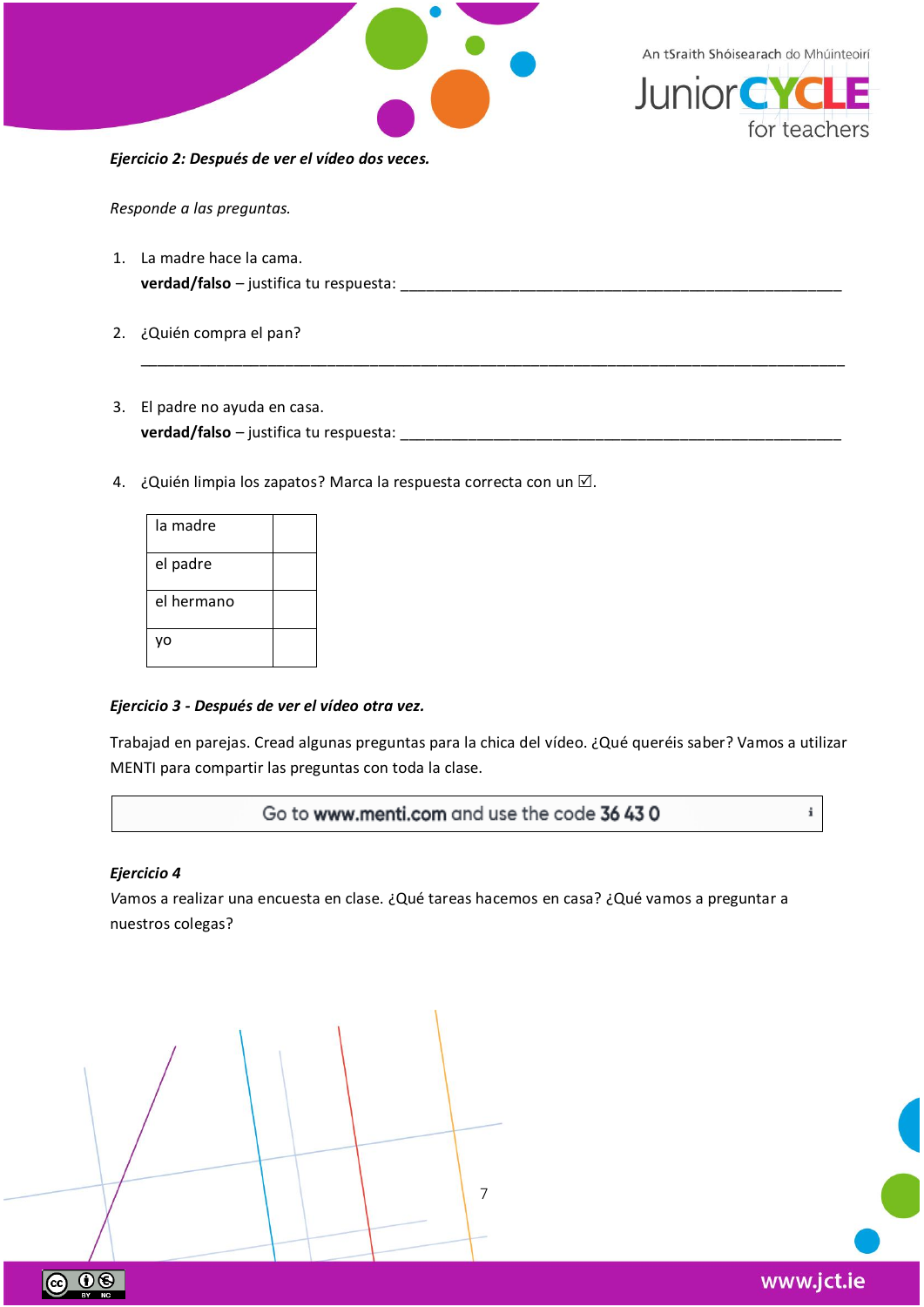



## **4) ITALIAN**

*Mi Piace* - Leandro Barsotti:<https://www.youtube.com/watch?v=Ad-lUlb0vx8>

# **Prima dell'ascolto – Lessico**

|                   | 2                      | 3                        | 4       | 5                                 | 6              |
|-------------------|------------------------|--------------------------|---------|-----------------------------------|----------------|
| Girare per negozi | Guardare<br>la tele/TV | Voler bene a<br>qualcuno | Correre | Prendere<br>qualcuno<br>da scuola | <b>Ballare</b> |
|                   |                        | $\overline{r}$           |         |                                   |                |

# **Prima dell'ascolto - Abbina le parole alle immagini**

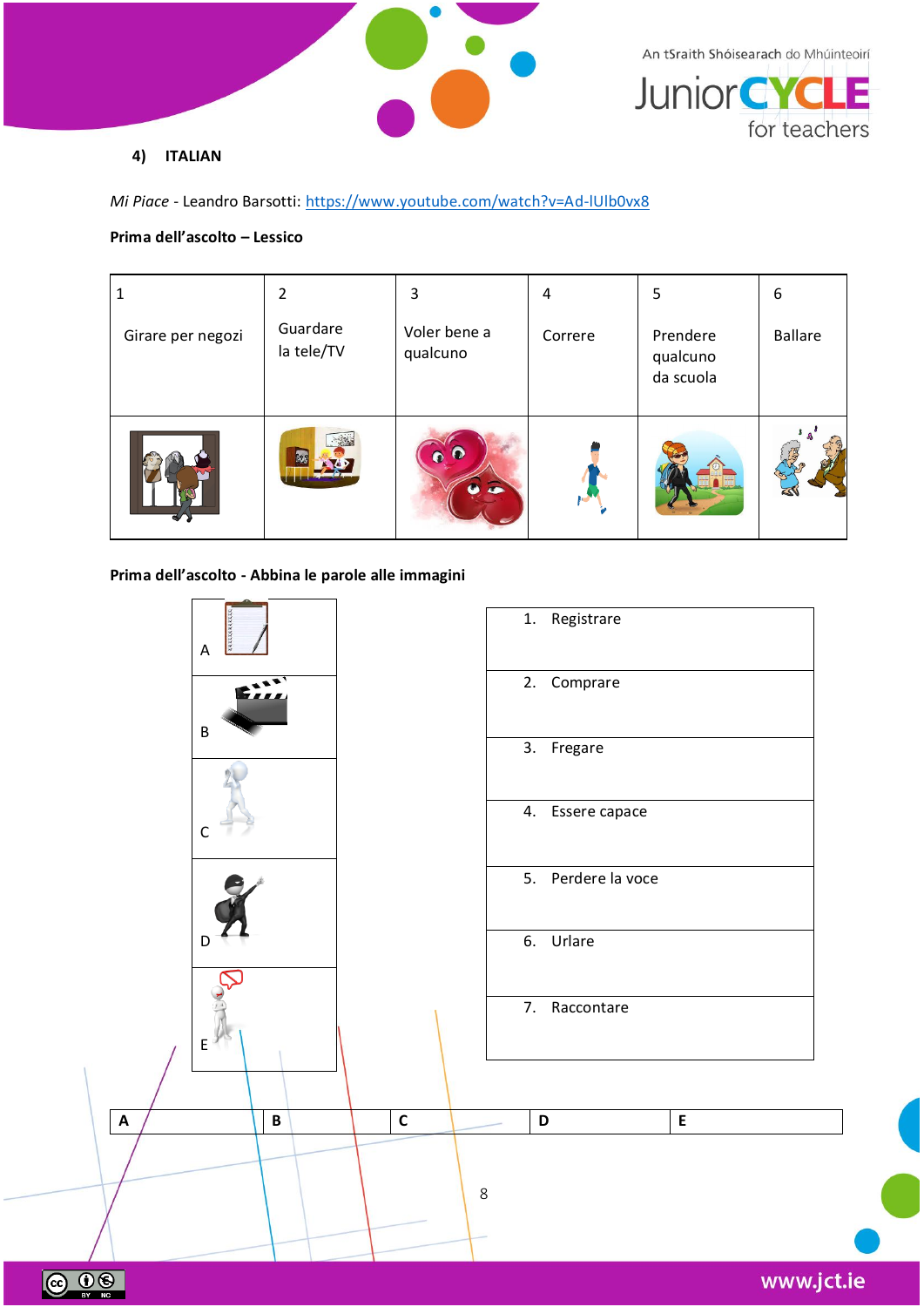



# **Durante il primo ascolto - Ascolta la canzone e riempi gli spazi \_\_\_\_\_\_\_\_\_\_\_**

| Giro i negozi e compro le cose             | faccio tutto per te                     |
|--------------------------------------------|-----------------------------------------|
| più belle del mondo                        | perché ti voglio bene                   |
| faccio tutto per te                        | perché mi vuoi bene                     |
| tutto per te                               | perché ti voglio bene                   |
| ____________ la tele anche se non mi piace |                                         |
| ma registro tutto quello che piace a te    | mi _________                            |
| faccio tutto per te                        | mi _____________quando tu sei _________ |
| perché ti voglio bene                      | $ci$ __________                         |
| perché mi vuoi bene                        | ci ______________ quando siamo          |
| perché ti voglio bene                      |                                         |
| ___________ la macchina di mio padre       | mi piace                                |
| e corro a prenderti a scuola               | mi piace quando perdo la voce           |
| faccio tutto per te                        | perché ti                               |
| tutto per te                               | che sei bella quando tu sei felice      |
| e il sabato sera andiamo a                 | imparo a memoria le favole              |
| anche se non sono capace                   | per raccontartele                       |
| ma sei brava tu                            | faccio tutto per te                     |
| e quando è il momento di gridare           | tutto per te                            |
| è bello lasciarsi andare                   |                                         |
| insieme a te                               | ci piace                                |
| farei tutto per te                         | ci piace quando siamo felici            |
| perché ti voglio bene                      | mi piace                                |
| perché mi vuoi bene                        | mi piace quando tu sei felice           |
| perché ti voglio bene                      | ci piace                                |
|                                            | ci piace quando siamo felici            |
|                                            | mi piace                                |
|                                            | mi piace quando tu sei felice           |
| ci __________                              | ci piace                                |
| ci ______________ quando siamo felici      | ci piace quando siamo felici.           |
| mi piace                                   |                                         |
| mi piace quando ___________ la voce        |                                         |
| perché ti urlo                             |                                         |
| che sei bella quando tu sei felice         |                                         |
| mi piace                                   |                                         |
| mi piace quando tu sei felice              |                                         |

# **Durante il secondo ascolto - Trova l'italiano per:**

9 "I like"  $\frac{1}{2}$  ,  $\frac{1}{2}$  ,  $\frac{1}{2}$  ,  $\frac{1}{2}$  ,  $\frac{1}{2}$  ,  $\frac{1}{2}$  ,  $\frac{1}{2}$  ,  $\frac{1}{2}$  ,  $\frac{1}{2}$  ,  $\frac{1}{2}$  ,  $\frac{1}{2}$  ,  $\frac{1}{2}$  ,  $\frac{1}{2}$  ,  $\frac{1}{2}$  ,  $\frac{1}{2}$  ,  $\frac{1}{2}$  ,  $\frac{1}{2}$  ,  $\frac{1}{2}$  ,  $\frac{1$ "We like"  $\frac{1}{2}$  , and the set of the set of the set of the set of the set of the set of the set of the set of the set of the set of the set of the set of the set of the set of the set of the set of the set of the set of the set

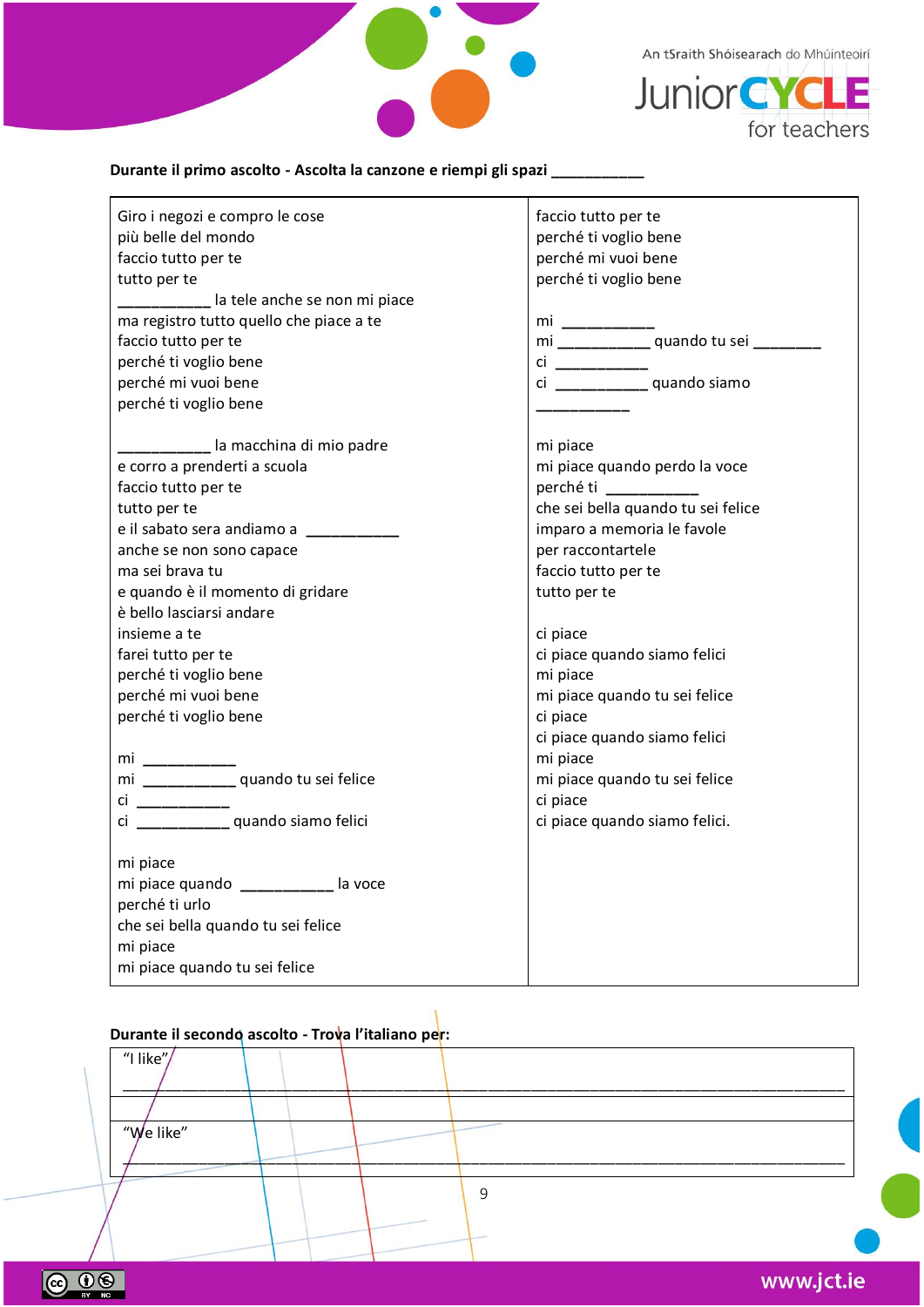



#### **Dopo l'ascolto - Scrivi come si dice:**

*"I don't like"* \_\_\_\_\_\_\_\_\_\_\_\_\_\_\_\_\_\_\_\_\_\_\_\_\_\_\_\_\_\_\_\_\_\_\_\_\_\_\_\_\_\_\_\_\_\_\_\_\_\_\_\_\_\_\_\_\_\_\_\_\_\_\_\_\_\_\_\_\_ \_\_\_

## **Dopo l'ascolto - Parla con i tuoi compagni: Cosa ti piace fare nel tempo libero?**

*Chiedi ai tuoi compagni cosa gli piace fare delle attività nella tabella. Se rispondono si, scrivi il loro nome. Vince chi per primo completa tutta la tabella. Aggiungi altre attività per i numeri 7, 8, 9 e 10*

|     | Attività          | <b>Nome</b> |
|-----|-------------------|-------------|
| 1.  | Girare per negozi |             |
| 2.  | Guardare la tv    |             |
| 3.  | Cantare           |             |
| 4.  | Leggere           |             |
| 5.  | Andare a scuola   |             |
| 6.  | Fare sport        |             |
| 7.  |                   |             |
| 8.  |                   |             |
| 9.  |                   |             |
| 10. |                   |             |